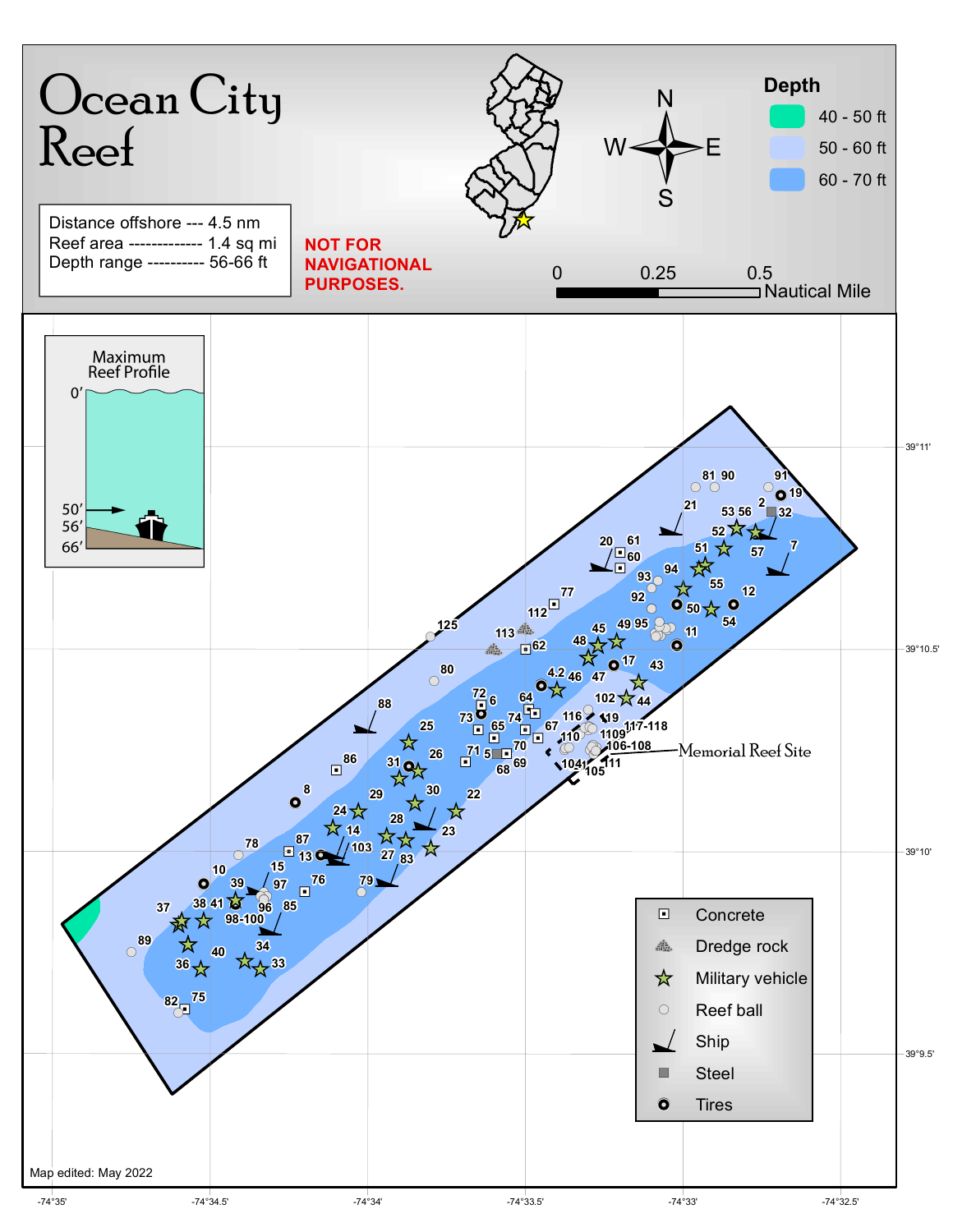## **OCEAN CITY REEF**

|                |                         |                                              |                                                       | Date       |              |               |
|----------------|-------------------------|----------------------------------------------|-------------------------------------------------------|------------|--------------|---------------|
| ID#            | Name                    | Description                                  | Sponsor                                               | Deployed   | Latitude     | Longitude     |
| $\overline{2}$ | <b>Electrical Tower</b> | Tower (electrical)                           | The Fisherman Magazine                                | 6/10/1986  | 39 10.84002N | 074 32.71998W |
|                |                         |                                              | The Fisherman Magazine; Ocean                         |            |              |               |
| 3.1            | <b>Electrical Tower</b> | Tower (electrical)                           | County Road Dept.                                     | 6/10/1986  | 39 10.60998N | 074 33.01998W |
|                |                         |                                              | The Fisherman Magazine; Ocean                         |            |              |               |
| $3.2\,$        | Tire units              | Tire units - clumped $(x100)$                | County Road Dept.                                     | 6/10/1986  | 39 10.60998N | 074 33.01998W |
|                |                         |                                              | The Fisherman Magazine; Ocean                         |            |              |               |
| 4.1            | <b>Electrical Tower</b> | Tower (electrical)                           | County Road Dept.                                     | 6/10/1986  | 39 10.41000N | 074 33.45000W |
|                |                         |                                              | The Fisherman Magazine; Ocean                         |            |              |               |
| 4.2            | Tire units              | Tire units - scattered $(x150)$              | County Road Dept.                                     | 6/10/1986  | 39 10.41000N | 074 33.45000W |
|                |                         |                                              | The Fisherman Magazine; Ocean                         |            |              |               |
| 5              | <b>Electrical Tower</b> | Tower (electrical)                           | County Road Dept.                                     | 6/10/1986  | 39 10.24002N | 074 33.58998W |
| 6              | Tire units              | Tire units $(x250)$                          | Ocean County Road Dept.                               | 6/10/1986  | 39 10.33998N | 074 33.64002W |
|                |                         |                                              | Post Marine; Ocean City Marlin &                      |            |              |               |
| 7              | 41' Hull Plug           | 41' Hull Plug                                | Tuna Club (OCMTC)                                     | 5/18/1987  | 39 10.71000N | 074 32.70000W |
|                |                         |                                              | Cape May Municipal Utilities                          |            |              |               |
|                |                         |                                              | Authority (MUA); Southern State                       |            |              |               |
| 8              | <b>Tire Units</b>       | Tire units $(x100)$                          | Correctional Facility                                 | 9/17/1987  | 39 10.12002N | 074 34.23000W |
|                |                         |                                              | Cape May MUA; Southern State                          |            |              |               |
| 9              | <b>Tire Units</b>       | Tire units - scattered $(x375)$              | Correctional Facility                                 | 9/28/1987  | 39 09.87000N | 074 34.42002W |
|                | <b>Tire Units</b>       | Tire units - scattered (x475)                | Cape May MUA; Southern State                          |            |              | 074 34.51998W |
| 10             |                         |                                              | Correctional Facility                                 | 10/5/1987  | 39 09.91998N |               |
| 11             | <b>Tire Units</b>       | Tire units - scattered $(x460)$              | Cape May MUA; Southern State<br>Correctional Facility | 10/24/1987 | 39 10.51002N | 074 33.01998W |
|                |                         |                                              | Cape May MUA; Southern State                          |            |              |               |
| 12             | <b>Tire Units</b>       | Tire units - scattered $(x570)$              | Correctional Facility                                 | 11/23/1987 | 39 10.60998N | 074 32.83998W |
|                |                         |                                              | Cape May MUA; Southern State                          |            |              |               |
| 13             | <b>Tire Units</b>       | Tire units - scattered $(x565)$              | Correctional Facility                                 | 12/19/1987 | 39 09.99000N | 074 34.15002W |
|                |                         |                                              | Post Marine; Ocean City Marlin &                      |            |              |               |
| 14             | 46' Post Boat Mold      | 46' Boat Mold - (ship hull)                  | Tuna Club (OCMTC)                                     | 5/4/1988   | 39 10.00998N | 074 34.11000W |
|                |                         |                                              | Post Marine; Ocean City Marlin &                      |            |              |               |
| 15             | 43' Post Boat Mold      | 43' Boat Mold - (ship hull)                  | Tuna Club (OCMTC)                                     | 5/27/1988  | 39 09.91998N | 074 34.35000W |
|                |                         |                                              | Cape Island Marina (Eugene McCan);                    |            |              |               |
| 16             | SS Minnow               | 40' Lobster Boat (ferrocement) - "SS Minnow" | <b>Shamrock Towing</b>                                | 11/16/1990 | 39 10.08000N | 074 33.82002W |
| 17             | <b>Tire Units</b>       | Tire units (x400)                            | <b>Atlantic County</b>                                | 11/17/1991 | 39 10.45998N | 074 33.22002W |
| $18\,$         | <b>Tire Units</b>       | Tire units $(x600)$                          | <b>Atlantic County</b>                                | 5/21/1992  | 39 10.21002N | 074 33.87000W |
|                |                         |                                              | Cape May MUA; Southern State                          |            |              |               |
| 19             | <b>Tire Units</b>       | Tire units $(x550)$                          | Correctional Facility                                 | 10/27/1992 | 39 10.87998N | 074 32.68998W |
|                |                         |                                              | Rita Santman; Ocean County Marlin &                   |            |              |               |
|                |                         |                                              | Tuna Club; Cape May Party & Charter                   |            |              |               |
| 20             | Mr. Santman             | 63' Deck Barge (1st half) - "Kathy"          | Boat Assoc.                                           | 6/22/1994  | 39 10.72002N | 074 33.25998W |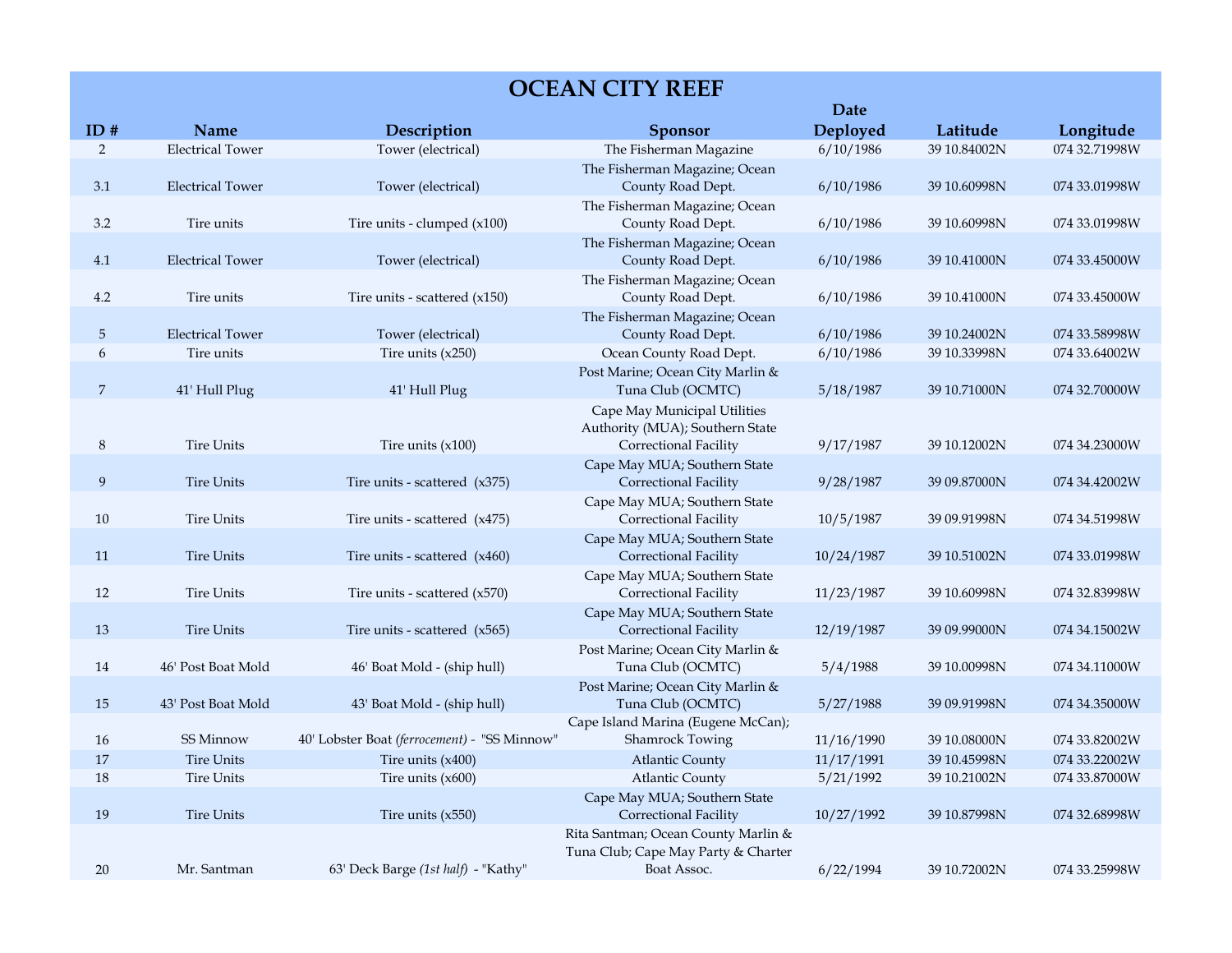| <b>OCEAN CITY REEF</b> |                                                 |                                     |                                                                            |           |              |               |
|------------------------|-------------------------------------------------|-------------------------------------|----------------------------------------------------------------------------|-----------|--------------|---------------|
|                        |                                                 |                                     |                                                                            | Date      |              |               |
| ID#                    | Name                                            | Description                         | <b>Sponsor</b>                                                             | Deployed  | Latitude     | Longitude     |
|                        |                                                 |                                     | Rita Santman; Ocean County Marlin &<br>Tuna Club; Cape May Party & Charter |           |              |               |
| 21                     | Mr. Santman                                     | 63' Deck Barge (2nd half) - "Maria" | Boat Assoc.                                                                | 6/23/1994 | 39 10.81002N | 074 33.04002W |
| 22                     | <b>Bob Gill Reef</b>                            | M-60 Patton Main Battle Tank (MBT)  | Bob Gill Reef (4/27/2010)                                                  | 8/25/1995 | 39 10.09998N | 074 33.72000W |
| 23                     | <b>Bob Gill Reef</b>                            | M-113 Armored Personnel Carrier     | Bob Gill Reef (4/27/2010)                                                  | 8/25/1995 | 39 10.00998N | 074 33.79998W |
| 24                     | <b>Bob Gill Reef</b>                            | M-113 Armored Personnel Carrier     | Bob Gill Reef (4/27/2010)                                                  | 8/25/1995 | 39 10.06002N | 074 34.11000W |
| 27                     | Nash's Reef                                     | M-60 Patton Main Battle Tank (MBT)  | NJ Army National Guard; Reef-Ex;<br>Carol Nash                             | 8/25/1995 | 39 10.03002N | 074 33.88002W |
| 32                     | Klus Mermaid Reef                               | 195' Hopper Barge - "Libra"         | Hays Tug & Launch                                                          | 6/12/1997 | 39 10.80000N | 074 32.74002W |
| 33                     | Klus Mermaid Reef                               | M-578 Light Recovery Vehicle        |                                                                            | 7/30/1997 | 39 09.70998N | 074 34.33998W |
| 34                     | Klus Mermaid Reef                               | M-578 Light Recovery Vehicle        |                                                                            | 7/30/1997 | 39 09.73002N | 074 34.39002W |
| 35                     | Klus Mermaid Reef                               | M-578 Light Recovery Vehicle        |                                                                            | 7/30/1997 | 39 09.76998N | 074 34.57002W |
| 36                     | Klus Mermaid Reef                               | M-578 Light Recovery Vehicle        |                                                                            | 7/30/1997 | 39 09.76998N | 074 34.57002W |
| 37                     | Klus Mermaid Reef                               | M-551 Sheridan Light Tank           |                                                                            | 7/30/1997 | 39 09.82002N | 074 34.60002W |
|                        | Klus Mermaid Reef;                              |                                     |                                                                            |           |              |               |
| 38                     | Curtis O. McDaniel Jr.                          | M-578 Light Recovery Vehicle        |                                                                            | 7/30/1997 | 39 09.82998N | 074 34.59000W |
| 39                     | Klus Mermaid Reef                               | M-551 Sheridan Light Tank           | Bowen Family (Pam, James & Haley)                                          | 7/30/1997 | 39 09.88002N | 074 34.42002W |
| 40                     | Military Vehicle                                | M-551 Sheridan Light Tank           |                                                                            | 7/30/1997 | 39 09.70998N | 074 34.53000W |
| 46                     | Joseph J. Palladino<br><b>Redhook Reef</b>      | M-551 Sheridan Light Tank           | NJ Army National Guard; Family &<br>Friends                                | 7/30/1997 | 39 10.39998N | 074 33.40002W |
| $47\,$                 | Joseph J. Palladino<br>Redhook Reef             | M-551 Sheridan Light Tank           | NJ Army National Guard; Family &<br>Friends                                | 7/30/1997 | 39 10.48002N | 074 33.30000W |
|                        |                                                 |                                     | NJ Army National Guard; Family &                                           |           |              |               |
| $\bf 48$               | Military Vehicle                                | M-551 Sheridan Light Tank           | Friends                                                                    | 7/30/1997 | 39 10.48002N | 074 33.30000W |
| 50                     | Capt. Alfred E. Crudele Jr.<br>Memorial Reef I  | M-551 Sheridan Light Tank           | NJ Army National Guard                                                     | 7/30/1997 | 39 10.65000N | 074 33.00000W |
|                        | Capt. Alfred E. Crudele Jr.                     |                                     |                                                                            |           |              |               |
| 51                     | Memorial Reef I                                 | M-551 Sheridan Light Tank           | NJ Army National Guard                                                     | 7/30/1997 | 39 10.71000N | 074 32.92998W |
| 52                     | Fred Eckardt Reef                               | M-551 Sheridan Light Tank           | NJ Army National Guard: Ocean City<br>Marlin & Tuna Club                   | 7/30/1997 | 39 10.75002N | 074 32.86998W |
| 53                     | Fred Eckardt Reef                               | M-551 Sheridan Light Tank           | NJ Army National Guard: Ocean City<br>Marlin & Tuna Club                   | 7/30/1997 | 39 10.80000N | 074 32.83002W |
| 55                     | Capt. Alfred E. Crudele Jr.<br>Memorial Reef II | M-551 Sheridan Light Tank           | NJ Army National Guard                                                     | 7/30/1997 | 39 10.69998N | 074 32.95002W |
| 56                     | Fred Eckardt Reef                               | M-578 Light Recovery Vehicle        | NJ Army National Guard: Ocean City<br>Marlin & Tuna Club (5/18/2010)       | 7/30/1997 | 39 10.80000N | 074 32.83002W |
| $60\,$                 | Jack Clements Reef                              | Concrete piling cut-offs (x40)      | Strathmere Fishing Environmental<br>Club                                   | 4/19/2001 | 39 10.69998N | 074 33.19998W |
|                        |                                                 |                                     | Strathmere Fishing Environmental                                           |           |              |               |
| 61                     | <b>Concrete Pilings</b>                         | Concrete piling cut-offs (x15)      | Club                                                                       | 5/2/2001  | 39 10.74000N | 074 33.19998W |
| 66                     | PECO Energy Reef                                | Concrete/Steel - Ocean City Bridge  | PECO Energy Company                                                        | 2/21/2002 | 39 10.33998N | 074 33.46998W |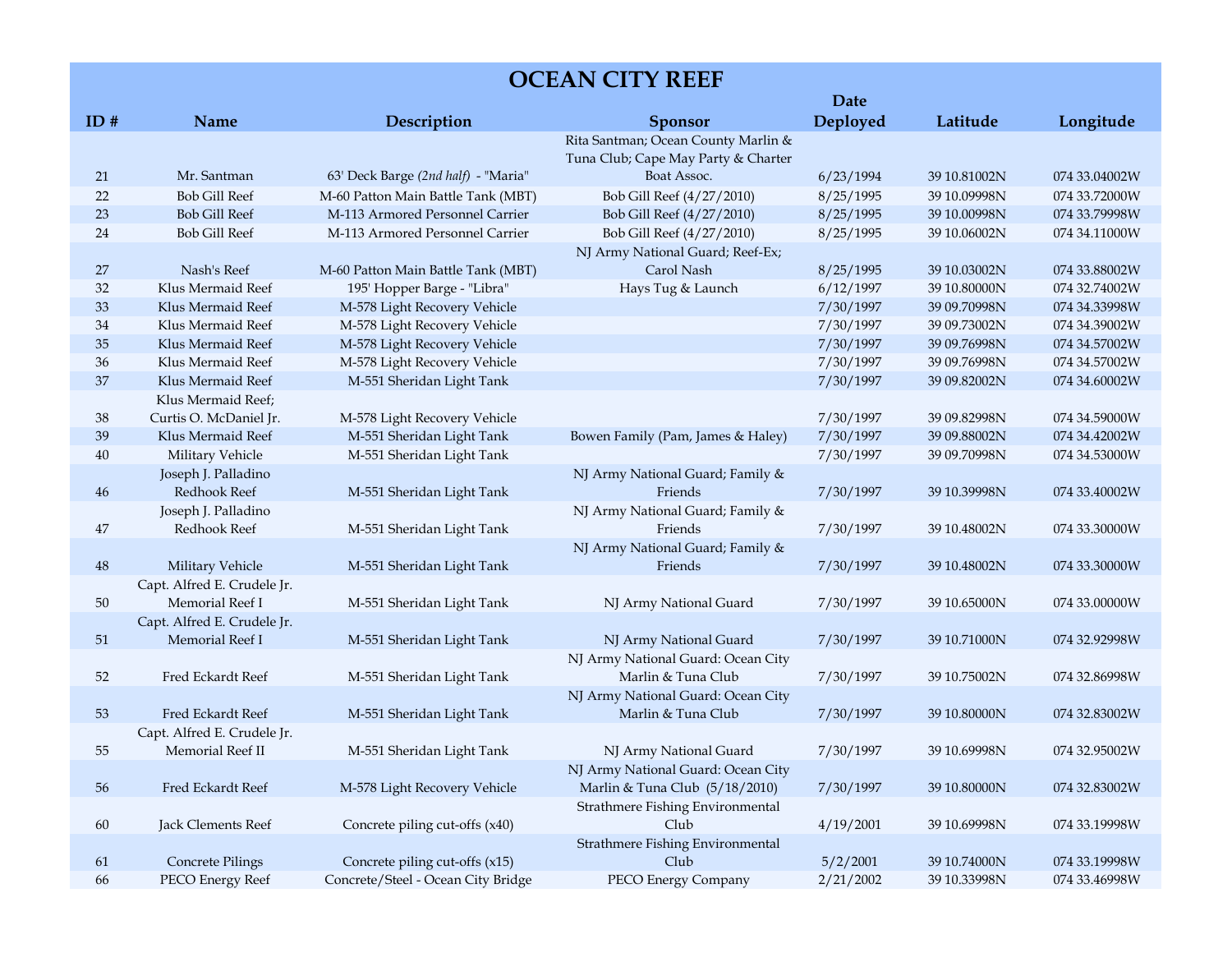| <b>OCEAN CITY REEF</b> |                                    |                                           |                                      |            |              |               |
|------------------------|------------------------------------|-------------------------------------------|--------------------------------------|------------|--------------|---------------|
|                        |                                    |                                           |                                      | Date       |              |               |
| ID#                    | Name                               | Description                               | <b>Sponsor</b>                       | Deployed   | Latitude     | Longitude     |
| 68                     | Irv Hurd Reef                      | Bridge rubble                             | Gywn Hurd                            | 3/28/2002  | 39 10.24002N | 074 33.55998W |
|                        | Shawn's Lobster House              |                                           |                                      |            |              |               |
| 75                     | Reef                               | Concrete castings (x38)                   | The McDaniel Family                  | 10/1/2003  | 39 09.61002N | 074 34.57998W |
|                        |                                    |                                           | Strathmere Fishing and Environmental |            |              |               |
| 77                     | Jack Clements Reef                 | Concrete castings (x38)                   | Club                                 | 10/1/2003  | 39 10.60998N | 074 33.40998W |
| 78                     | <b>Reef Balls</b>                  | 50 Reef Balls                             |                                      | 11/16/2004 | 39 09.99000N | 074 34.41000W |
|                        |                                    |                                           | Ocean City Marlin & Tuna Club #2     |            |              |               |
| 79                     | <b>Reef Balls</b>                  | 50 Reef Balls                             | (5/20/2010)                          | 11/16/2004 | 39 09.90000N | 074 34.02000W |
|                        |                                    |                                           | Strathmere Fishing and Environmental |            |              |               |
| $80\,$                 | Jack Clements Reef                 | 50 Reef Balls                             | Club                                 | 11/16/2004 | 39 10.42002N | 074 33.79002W |
| 81                     | <b>GEHMTC Reef</b>                 | 50 Reef Balls                             | Great Egg Harbor Marlin & Tuna Club  | 11/16/2004 | 39 10.90002N | 074 32.95998W |
| 82                     | <b>Reef Balls</b>                  | 25 Reef Balls                             | <b>Crager Reef</b>                   | 11/16/2004 | 39 09.60000N | 074 34.60002W |
|                        |                                    |                                           | TowBoat U.S.; Shamrock Towing; John  |            |              |               |
| 83                     | <b>Shamrock Towing</b>             | 48' Deck Barge - "Shamrock Towing"        | Ryan                                 | 9/12/2005  | 39 09.94002N | 074 33.94002W |
| 84                     | Reef Balls                         | 13 Reef Balls                             | <b>Eternal Reefs</b>                 | 5/5/2006   | 39 10.60002N | 074 33.10002W |
| 85                     | A.C. Westcoat                      | Deck Barge "A.C. Westcoat" - (60'x22'x5') | <b>AC</b> Westcoat                   | 7/26/2006  | 39 09.82002N | 074 34.30998W |
|                        |                                    |                                           | Brotherhood of the Jungle Cock       |            |              |               |
|                        |                                    |                                           | Fishing Club; Ann E. Clarke          |            |              |               |
| $88\,$                 | <b>Smoot Reef</b>                  | 100' Deck Barge (100'x33'x10')            | Foundation                           | 5/25/2007  | 39 10.32000N | 074 34.00998W |
| 89                     | <b>Reef Balls</b>                  | 125 Reef Balls                            |                                      | 10/30/2007 | 39 09.75000N | 074 34.75002W |
| 90                     | Reef Balls                         | 60 Reef Balls                             |                                      | 12/7/2007  | 39 10.90002N | 074 32.89998W |
| 91                     | <b>Reef Balls</b>                  | 60 Reef Balls                             |                                      | 12/7/2007  | 39 10.90002N | 074 32.73000W |
| 92                     | Reef Balls                         | 8 Reef Balls                              | <b>Eternal Reefs</b>                 | 6/27/1905  | 39 10.60002N | 074 33.10002W |
| 93                     | <b>Reef Balls</b>                  | 7 Reef Balls                              | <b>Eternal Reefs</b>                 | 5/16/2008  | 39 10.65000N | 074 33.10002W |
| 94                     | Reef Balls                         | 7 Reef Balls                              | <b>Eternal Reefs</b>                 | 5/1/2009   | 39 10.66998N | 074 33.07998W |
| 95                     | <b>Reef Balls</b>                  | 10 Reef Balls                             | <b>Eternal Reefs</b>                 | 5/10/2010  | 39 10.54002N | 074 33.09000W |
| 96                     | Patterson Eternal Reef Ball        | Eternal Reef Ball - "Patterson"           | <b>Eternal Reefs</b>                 | 4/25/2013  | 39 09.90000N | 074 34.33002W |
| 97                     | Werner Eternal Reef Ball           | Eternal Reef Ball - "Werner"              | <b>Eternal Reefs</b>                 | 4/25/2013  | 39 09.88998N | 074 34.32000W |
| 98                     | <b>Bill Long Eternal Reef Ball</b> | Eternal Reef Ball - "Bill Long"           | <b>Eternal Reefs</b>                 | 4/25/2013  | 39 09.88998N | 074 34.33998W |
| 99                     | <b>Barnes Eternal Reef Ball</b>    | Eternal Reef Ball - "Barnes"              | <b>Eternal Reefs</b>                 | 4/25/2013  | 39 09.88002N | 074 34.33002W |
| 100                    | Taylor Eternal Reef Ball           | Eternal Reef Ball - "Taylor"              | <b>Eternal Reefs</b>                 | 4/25/2013  | 39 09.88002N | 074 34.33002W |
| 101                    | <b>Eternal Reef Ball</b>           | Eternal Reef Ball                         | Eternal Reefs - (x3) "Bay balls"     | 9/29/2015  | 39 10.30998N | 074 33.30000W |
| 102                    | Eternal Reef Ball                  | Eternal Reef Ball                         | Eternal Reefs - (x4) "Bay balls"     | 4/25/2016  | 39 10.35000N | 074 33.30000W |
|                        |                                    |                                           | Ann E. Clarke Foundation;            |            |              |               |
|                        | Jack Clements; Frank B.            |                                           | Sportfishingfund.org; Strathmere     |            |              |               |
| 103                    | Smoot; Joseph A Coffey Jr.         | 70' Dredge - "Ohio"                       | Fishing and Environmental Club       | 6/16/2016  | 39 09.99300N | 074 34.09500W |
|                        | Barksdale Eternal Reef             |                                           | Eternal Reefs; Family & Friends of   |            |              |               |
| 104                    | Ball                               | Eternal Reefball - "Barksdale"            | Muriel Barksdale                     | 5/3/2017   | 39 10.24998N | 074 33.29598W |
|                        |                                    |                                           | Eternal Reefs; Family & Friends of   |            |              |               |
| 105                    | Cloyes Eternal Reef Ball           | Eternal Reefball - "Cloyes"               | <b>William Cloyes</b>                | 5/3/2017   | 39 10.24002N | 074 33.28398W |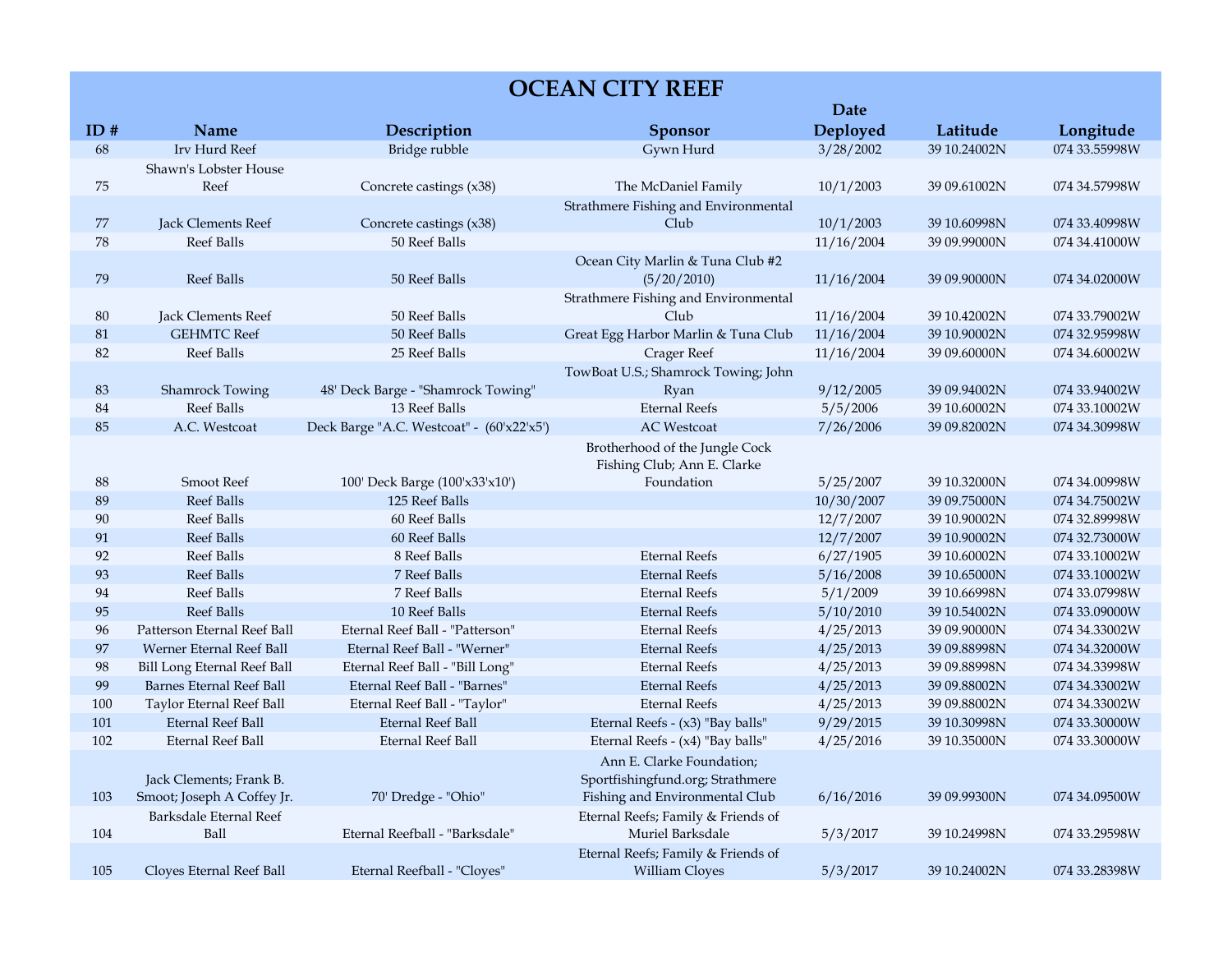## **OCEAN CITY REEF**

|     |                                       |                                       |                                                            | Date      |              |                |
|-----|---------------------------------------|---------------------------------------|------------------------------------------------------------|-----------|--------------|----------------|
| ID# | Name                                  | Description                           | <b>Sponsor</b>                                             | Deployed  | Latitude     | Longitude      |
|     | Devereaux Eternal Reef                |                                       | Eternal Reefs; Family & Friends of                         |           |              |                |
| 106 | Ball                                  | Eternal Reefball - "Devereaux"        | Charlie Devereaux                                          | 5/3/2017  | 39 10.26000N | 074 33.28602W  |
|     | Hutchinson Eternal Reef               |                                       | Eternal Reefs; Family & Friends of                         |           |              |                |
| 107 | Ball                                  | Eternal Reefball - "Hutchinson "      | Mike Hutchinson                                            | 5/3/2017  | 39 10.24800N | 074 33.28002W  |
|     |                                       |                                       | Eternal Reefs; Family & Friends of                         |           |              |                |
| 108 | Cliver Eternal Reef Ball              | Eternal Reefball - "Cliver"           | Henry Cliver                                               | 5/3/2017  | 39 10.25700N | 074 33.27402W  |
|     |                                       |                                       | Eternal Reefs; Family & Friends of                         |           |              |                |
| 109 | Race Eternal Reef Ball                | Eternal Reefball - "Race "            | Barbara Race                                               | 5/3/2017  | 39 10.26300N | 074 33.28602W  |
|     |                                       |                                       | Eternal Reefs; Family & Friends of                         |           |              |                |
| 110 | Ricker Eternal Reef Ball              | Eternal Reefball - "Ricker"           | Gary Ricker                                                | 5/3/2017  | 39 10.25802N | 074 33.28902W  |
|     |                                       |                                       | Eternal Reefs; Family & Friends of Ann                     |           |              |                |
| 111 | Smith Eternal Reef Ball               | Eternal Reefball - "Smith "           | Smith                                                      | 5/3/2017  | 39 10.24902N | 074 33.27702W  |
|     | Strathmere Fishing and                | Great Lakes Dredging and Dock Co Del  |                                                            |           |              |                |
| 112 | Environmental Club Reef               | <b>River Dredge Rock</b>              | Strathmere fishing and enviro                              | 2/20/2018 | 39 10.54998N | 074 33.49998W  |
|     | Strathmere Fishing and                | Great Lakes Dredging and Dock Co Del  |                                                            |           |              |                |
| 113 | Environmental Club Reef               | <b>River Dredge Rock</b>              | Strathmere fishing and enviro                              | 2/16/2018 | 39 10.50000N | 074 33.60000W  |
|     | Whereat/Agricoli Eternal<br>Reef Ball |                                       | Arthur Whereat & Kathleen Manuola                          |           |              |                |
| 114 |                                       | Eternal Reefball - "Whereat/Agricoli" | Agricoli                                                   | 5/9/2018  | 39 10.29990N | 074 33.30001W  |
| 115 | Ruggiero Eternal Reef Ball            | Eternal Reefball - "Ruggiero"         | Eternal Reefs; Family & Friends of<br>Thomas John Ruggiero | 5/9/2018  | 39 10.28980N | 074 33.32580W  |
|     |                                       |                                       | Eternal Reefs; Family & Friends of                         |           |              |                |
| 116 | <b>Burke Eternal Reef Ball</b>        | Eternal Reefball - "Burke"            | Joseph G. Burke                                            | 5/9/2018  | 39 10.30510N | 074 33.31180W  |
|     |                                       |                                       | Eternal Reefs; Family & Friends of                         |           |              |                |
| 117 | Mitchell Eternal Reef Ball            | Eternal Reefball - "Mitchell"         | Brian E. Mitchell                                          | 5/9/2018  | 39 10.30540N | 074 33.29230W  |
|     |                                       |                                       | Eternal Reefs; Family & Friends of                         |           |              |                |
| 118 | Mannix Eternal Reef Ball              | Eternal Reefball - "Mannix"           | Thomas E. Mannix, Jr.                                      | 5/9/2018  | 39 10.30770N | 074 33.29670W  |
|     |                                       |                                       | Eternal Reefs; Family & Friends of                         |           |              |                |
| 119 | Veazle Eternal Reef Ball              | Eternal Reefball - "Veazle"           | Charlotte Campion Veazle                                   | 5/9/2018  | 39 10.30410N | 074 33.28700W  |
|     | Ocean City Memorial Reef              |                                       |                                                            |           |              |                |
| 120 | Ball                                  | Memorial Reef Ball                    | Ocean City Memorial Reef Ball                              | 5/7/2019  | 39 10.54998N | 074 33.04998W  |
| 121 | Clarke Sommer                         | Memorial Reef Ball                    | Nancy G. Sommer/W. Clarke Sommer                           | 5/7/2019  | 39 10.24900N | 074 33.37600W  |
| 122 | Christine Daisy                       | Memorial Reef Ball                    | Christine Daisy                                            | 9/28/2020 | 39 10.25400N | 074 33.37300W  |
| 123 | Dusty                                 | Memorial Reef Ball                    | Timothy J. Schurig & Dusty                                 | 9/28/2020 | 39 10.25600N | 074 33.36200W  |
| 124 | S.F.E.C.                              | Memorial Reef Ball                    | S.F.E.C.                                                   | 8/25/2021 | 39 10.53300N | 074 33.07100W  |
| 125 | Elinore Louise Becker                 | Memorial Reef Ball                    | Elinore Louise Becker                                      | 8/25/2021 | 39 10.53000N | 074 33.80200W  |
| 126 | Robert C. Price                       | Memorial Reef Ball                    | Robert C. Price                                            | 8/25/2021 | 39 10.53530N | 074 33.07900W  |
| 127 | Ronald Messerschnid                   | Memorial Reef Ball                    | Ronald Messerschnid                                        | 8/25/2021 | 39 10.53100N | 074 33.086 00W |
| 128 | Bud Lyon's Gone Fishin'               | <b>Memorial Reef Ball</b>             | Bud Lyon's Gone Fishin'                                    | 8/27/2021 | 39 10.54700N | 074 33.05000W  |
| 129 | Akili Lynn Gordon                     | Memorial Reef Ball                    | Akili Lynn Gordon                                          | 8/27/2021 | 39 10.55200N | 074 33.03900W  |
| 130 | Earle M. Gallup Tangle 56             | Memorial Reef Ball                    | Earle M. Gallup Tangle 56                                  | 8/27/2021 | 39 10.55000N | 074 33.05500W  |
| 131 | Nancy Gans Sommer                     | Memorial Reef Ball                    | Nancy Gans Sommer                                          | 8/27/2021 | 39 10.55400N | 074 33.07500W  |